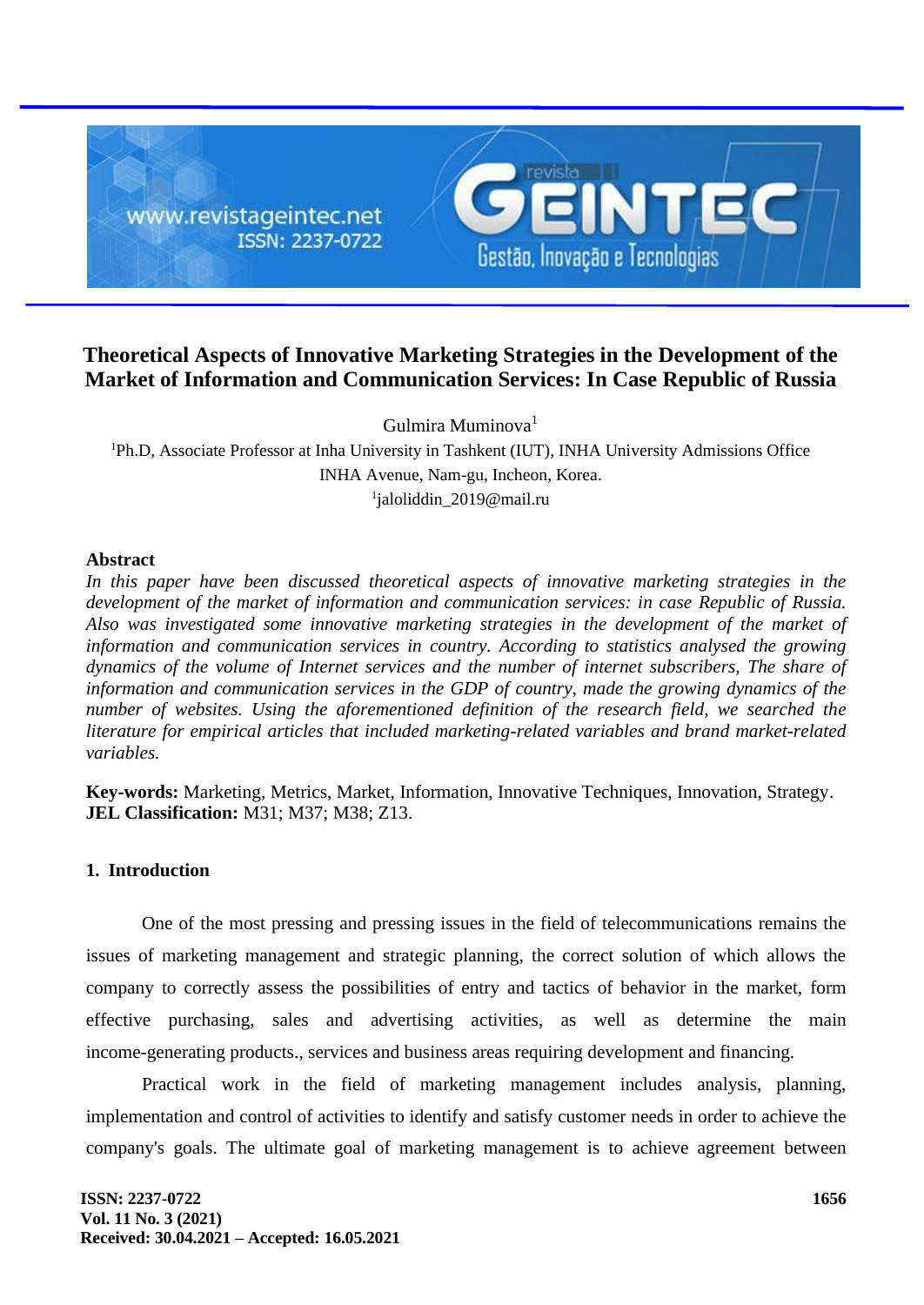manufacturers / sellers of goods and services and their consumers, to maximize the satisfaction of the needs of buyers, users of services and to ensure that the main goals of the company can be achieved.

Marketing management can be defined as "the process of planning and implementing a policy of pricing, promoting and distributing ideas, products and services, aimed at making exchanges that satisfy both individuals and organizations. Marketing management is aimed at solving the problem of influencing the level, time frame and structure of demand in such a way that the organization achieves its goal"[1].

Let us turn to F. Kotler [23], an American researcher in the field of marketing, who identifies five concepts of marketing management:

- 1. The concept of improving production (from the English. The Production concept). This concept assumes that consumers will be sympathetic to widely available and affordable goods and services. To implement this concept in practice, an increase in the efficiency of the production of goods or the provision of services is required. The use of this concept is advisable in cases where the demand for products exceeds supply and / or there are real opportunities to reduce the cost of the product. This concept at the present stage of development of the market of cellular services as such is not applied in practice.
- 2. The concept of improving the product (from the English. The Product concept) based on the fact that consumers will show the greatest interest in products that offer the highest quality, best performance and properties. In other words, companies choosing this marketing management concept should focus on continuous product improvement. The main disadvantage of this concept is that it provides only short-term benefits and creates the threat that, by focusing on the product itself, the company will lose sight of the needs of consumers. For example, in the United States, the railways believed that consumers needed trains, not means of transport, and did not notice the threat from the development of airlines and road transport. In the field of cellular services, this concept is applicable to strong, stable companies in the market and is expressed in improving the service offered by the best network coverage compared to competitors, the availability of a wide range of additional services, the value and prestige of the company's brand for the consumer.
- 3. The concept of intensifying commercial efforts (sales) (from the English The Selling concept) - is based on the development of sales and various types of stimulation of consumption. To implement this concept, companies resort to active advertising and other measures to influence the consumer: price reductions, loans on preferential terms, free goods or discounts when buying a certain product or buying a certain amount, sample gifts,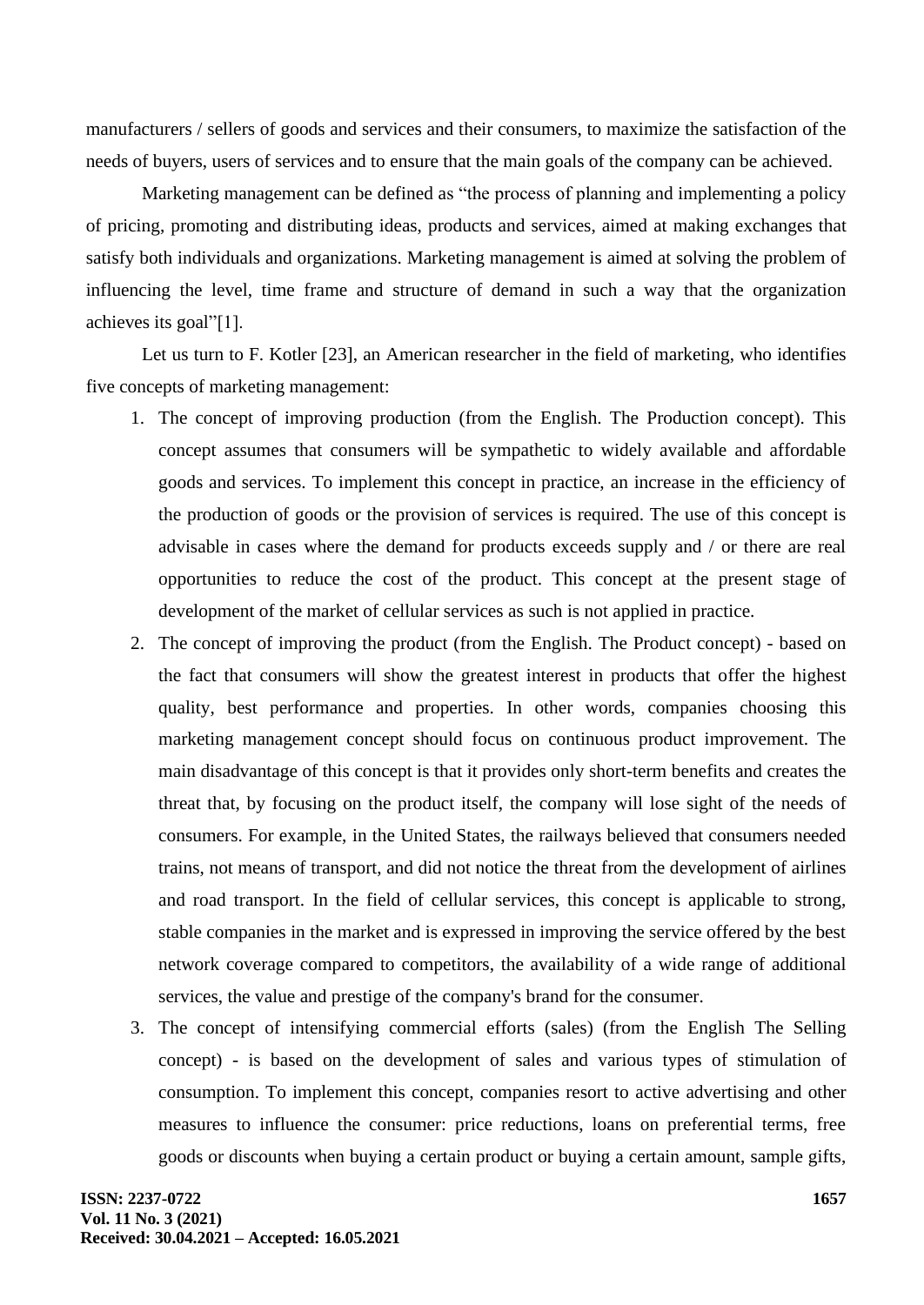tastings, prize lotteries, etc. In the field of telecommunications, this concept can be used in the format of bonus programs and customer loyalty programs, Try & Buy (English: try and buy) - test use of the service (for example, a package of SMS or Internet traffic for free in the first 14 days from the moment of connecting to a certain tariff plan) and more.

- 4. The concept of marketing (from the English The Marketing concept). In accordance with the concept of marketing, the key to achieving the goals of the company is to identify the needs and requirements of the market and ensure that they are met in ways that are more effective than those of competitors. The focus of the marketing concept is the company's customers themselves. Most often, this concept is used in telecommunications when working with key customers of the company, for whose needs special services, individual tariff offers and special conditions of service can be developed.
- 5. The concept of socio-ethical marketing (from the English. The Societal marketing) this type of marketing management concepts follows from the concept of marketing. The task of a company that has chosen the concept of socially ethical marketing is to identify the needs and requirements of target markets while maintaining and strengthening the well-being of each consumer and society as a whole. This concept was formed relatively recently, and was intended to draw the attention of companies to environmental protection, lack of natural resources and a number of other social and ethical issues. The concept of socially ethical marketing requires a balance of three factors: the company's profit, the needs of customers and the interests of society. This concept is also quite often used in practice by mobile operators in order to position themselves as socially responsible companies. This, for example, participation in charity events, organization of mass corporate clean-ups, participation of company employees in volunteering and other similar events.

The most widespread and popular concept of marketing management in Russia is the concept of intensifying commercial efforts, or, as it is also called, the "sales concept".[22]

The choice of one or another marketing management concept for cellular companies is based on market position and depends on a number of factors, such as market shares by subscriber base, revenues and sales, the quality of the cellular network, the availability and development of the retail network, etc. In practice, cellular companies rarely use any of these concepts. Cellular marketing management is usually a mix that includes parts of different marketing management concepts. For example, in the mass market, a telecom operator can combine the concept of product improvement and intensification of commercial efforts, expressed in maintaining the highest quality service and / or the broadest product portfolio, in conjunction with regular promotions and discounts. At the same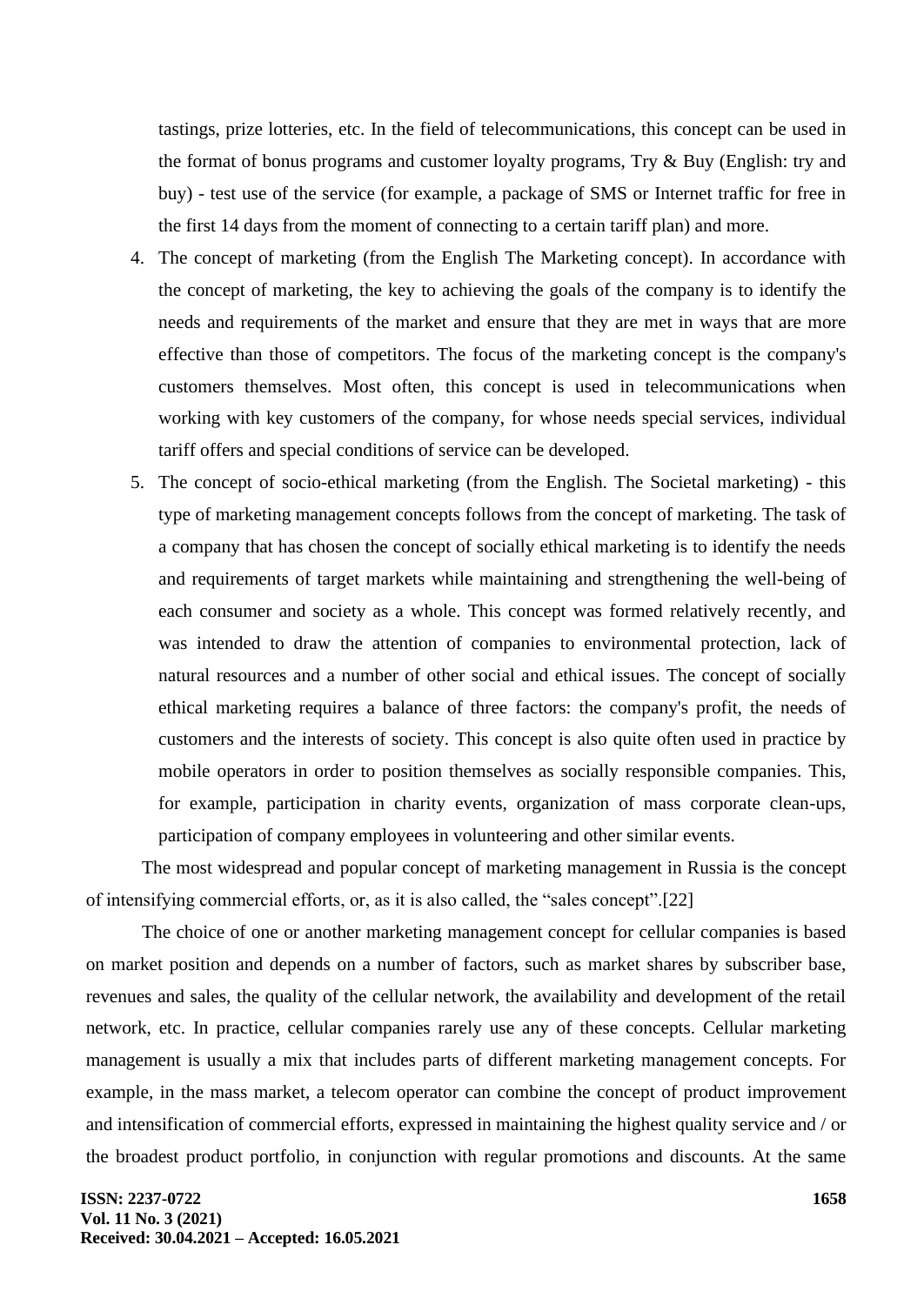time, in the corporate market, the operator can use the marketing concept, which is expressed in the development and proposal of individual terms of service.

Thus, it is advisable for cellular companies to use a mix of classic marketing management concepts. This is due to a wide audience of consumers of cellular services, a variety of services provided, and their high technology.

Having decided on the management concept, the company needs to create a strategic business plan. Strategic planning is an important integral part of marketing management. The relationship between the concepts of marketing management and strategic planning is two-way. The chosen concept of marketing activities management determines the nature, long-term and essence of strategic planning. At the same time, the implementation of the strategic development plan of the company is carried out in the complex of marketing management. Analysis of the competitive environment, which is part of strategic planning, also determines the concept of marketing management of the company. Strategic planning is the process of maintaining alignment between a company's objectives and its potential in the marketplace. The marketing management process determines the sequence of actions to achieve the set goals, including the analysis of market opportunities, the selection of target markets, the development of marketing plans, their implementation and control. The type of development strategy chosen by the company is based precisely on the chosen concept of marketing management.

Strategic planning can be defined as "the basis of strategic enterprise management, the establishment of directions for the organization for certain periods of time (most often from one to 10 years)" [1].

#### **2. Literature Review**

#### **2.1. Problem Development Status**

The extensive volume of researches were dedicated to the scientific and practical issues of developing innovative marketing and implementation of digital technologies into the marketing strategies of businesses, including remarkable international works of Braun E. [2], Brinker S. [3], Collin R., Dinis A. [4], Hsu Y.[5], Lapidus L.[6], Pullizi J.[7], Weber R.[8], Williams J.[9], Siraphatthada Y. [14], G.M. Silva [15], S. Presser [16], Heather Skinner [17], C. Gronroos [18], Don E. Schultz [19], P. Soto-Acosta [20], E.M. Vătămănescu [21], D.W. Vorhies [22] and others.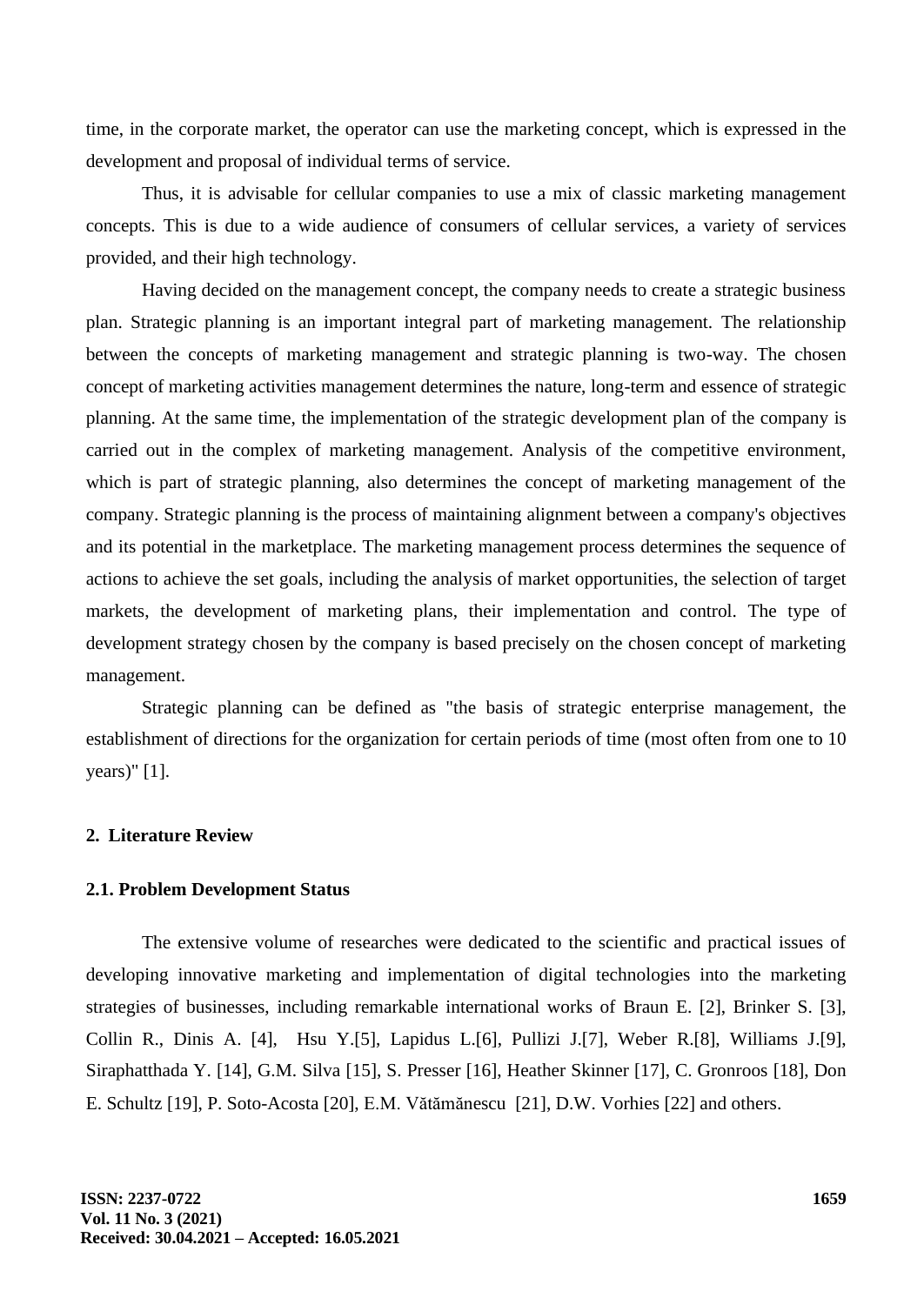Russian scientists, including Halilov D., Markova V., Kuznecova S., Ogelova L.[10], Kvint, V. [11] and others have undertaken scientific researches in this field and made significant contributions on improving the use of innovative marketing strategies.

The issues related to the formation and development of marketing strategies in the services sector of the Republic have gained extensive attention of native scholars that includes the remarkable works of Soliyev A., Fattahov A.[12], Qosimova M., Ergashxodjayeva Sh.[13], Yusupov M., Begalov B., Musaliyev A. and many others.

#### **2.1. Actuality of Research**

Although, substantial contributions are made by aforementioned scientists into the marketing field, their scientific outcomes do not take into account the peculiarities of using innovative marketing strategies in the development of the information and communication services market. Therefore, it is desirable to carry out researches to improve the efficiency and effectiveness of using innovative marketing strategies in the development of information and communication services market. Therefore, there is a crucial role and growing scientific need to develop the conceptual and methodological basis of the application of innovative techniques in the marketing of information and communication services within the context of national brands.

### **3. Methods and Data Collection**

The current research implemented a scientific abstracting, statistical analysis, expert evaluation, structural analysis, group tracking, comparative analysis, PLS analysis and others.

#### **4. Analysis and Results**

The study of the features of marketing of telecommunications services is based on the generally accepted thesis that determines such features. First of all, we relied on the fact that the features of marketing in this area are associated with the distinctive features of the service in general:

- The nature of the needs being satisfied;
- Distinctive properties of the product (service) and the external environment;
- Differences in the formation of demand;
- Features of the choice of target markets;
- The specifics of using marketing tools.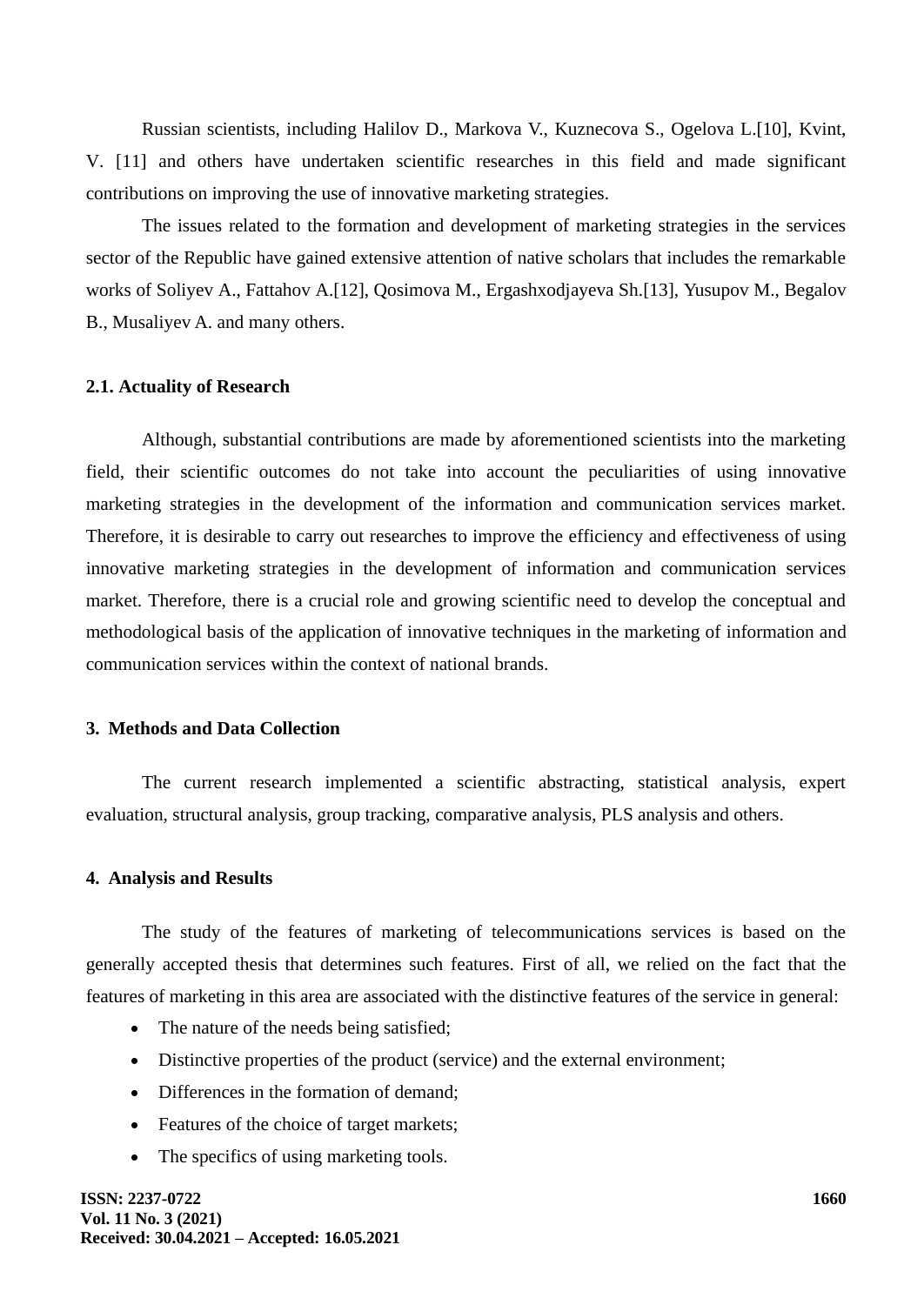Taking into account the existing discrepancy in terms, let's start by defining the concepts used.

By telecommunication services, we mean any transmission or reception of signs, signals, pictures and sounds or information by means of technical means (telephone, telegraph, radio, etc.) over a distance1.

Depending on the nature of the created consumer effect, telecommunication services come in two forms:

- In the form of exchange, i.e. in the form of transmission of various kinds of single messages (telephone conversations, telegrams, letters, etc.);
- In the form of providing consumers with technical devices (telephone and telegraph channels, telephones, payphones, etc.) [1], [3].

Telecommunication services are endowed with specific features of services in general, usually described by the 4 "H" formula:

intangibility, non-preservation, inseparability from the service provider, inconsistency in quality.

In addition, they have only their inherent features:

- The process of their production (provision) is inseparable from the consumption process;
- Telecommunication services are provided over a long period. When concluding a contract between a consumer and a telecommunications company, a set of services is determined that can be interrupted by the consumer ahead of schedule, in the event of any objective or subjective reasons (for example, the consumer decided to change the operator);
- The calculation of the cost of services is determined taking into account many indicators, usually once a month, according to the totality of services provided during this period;
- The process of transferring information two-way (possibly multilateral), between two subscribers located in different geographic points inside or outside the country.

The consumer sector of the telecommunications market is characterized by:

- High unsatisfied demand for the most massive type of services telephone and undeveloped demand for new types of services;
- Weak protection of consumers who are not satisfied with the low quality of traditional services;
- Uneven provision of telephones to the business sector and the population;
- Uneven development of the communication network in different regions of the country [2].

Telecommunication services can be divided into three groups according to the degree of satisfaction of needs: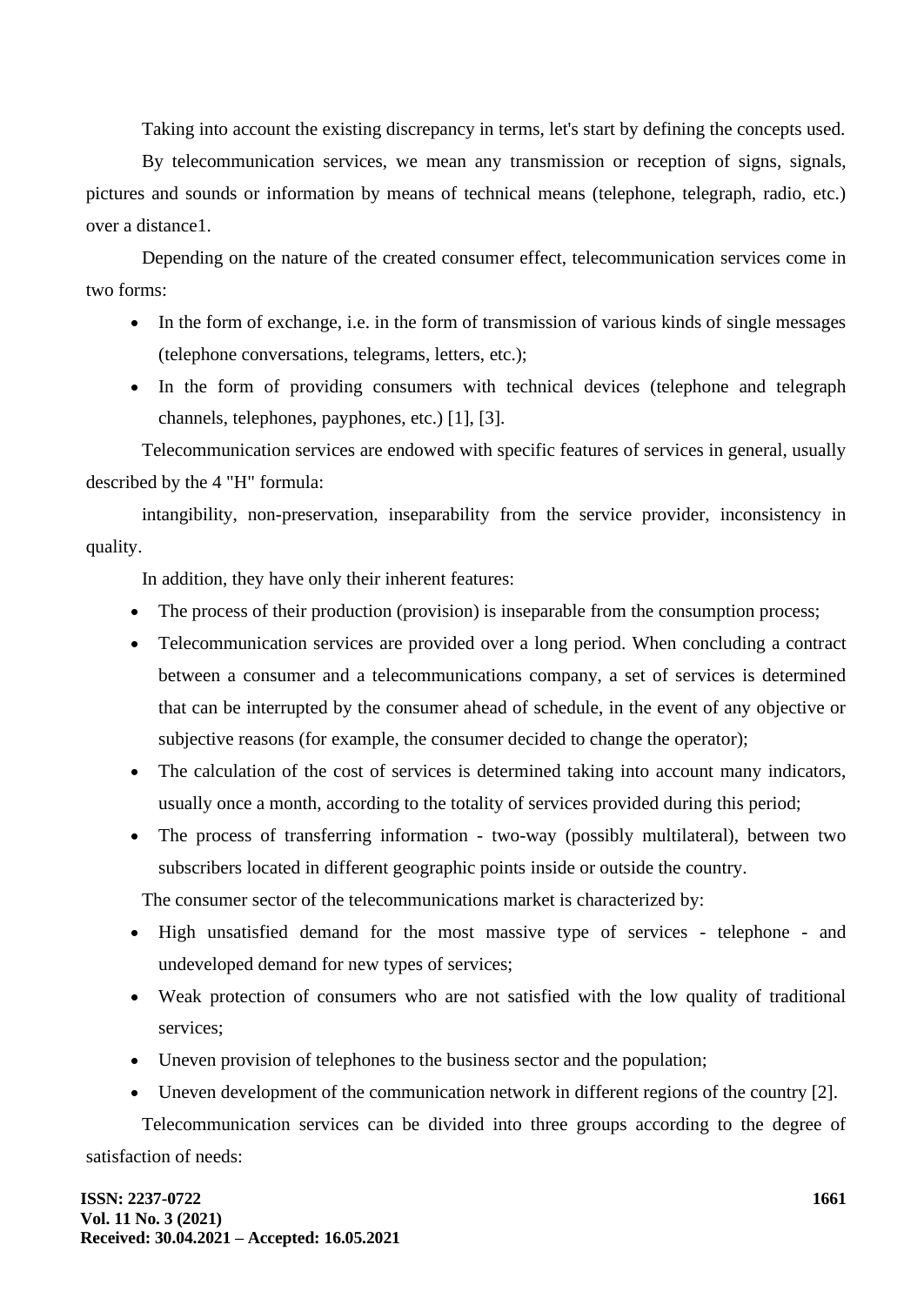- Traditional services, the demand for which is mainly satisfied (for example, postal and telegraph communications);
- Traditional services, the demand for which, due to insufficient development of communication facilities, is not fully satisfied (primarily telephone services);
- New types of services (mobile services, e-mail, Internet access, etc.).

The object of our research is the Triple Play telecommunication services of the QWERTY1 trademark. Triple Play is a package of home telecommunications services. When connected to the network, the subscriber receives a universal line that delivers the entire range of communication services to the apartment: digital telephony, high-speed Internet access, digital television [4] - [6].

Bundling is maximally focused on the needs of the subscriber. A package is a new market product, the demand for which is formed according to its own laws. Consumption of the package is fundamentally different from the consumption of the products that form it, providing the effect of increasing consumption. At the same time, the need for bundled consumption of telecommunication services is realized to a lesser extent. And the implementation of services in this format requires specific marketing.

Marketing needs to convince consumers that they are paying for the higher customer value of the services offered by the package. Consumers need to constantly demonstrate the most important consumer properties of a packaged product from the point of view of benefits: versatility, convenience, prestige, fashionableness, high reliability.

An important feature of Triple Play services, which affects the reproduction of needs, is the convenience of payment for telecommunications services offered by the package. Marketing efforts should convince consumers of the attractiveness of receiving a single bill for Triple Play packages.

Telecommunications service marketers need to rely on ancillary and support services to accompany the underlying service. They are the ones who are able to promote the demand for telecommunication services higher and higher along the "spiral of growth".

Let's turn to one of the three basic services included in the Triple Play package - digital television under the Qwerty.TV trademark. Together with it, the following support services are offered: thematic TV channels, video library of 300 - 500 films, channels on demand, broadcasting radio channels, thematic radio channels, Internet on TV screen (adapted sites), e-mail on TV screen (via the Internet), games on TV screen, TV on a computer screen, Qwerty Communicator on TV, etc. Supporting services include service management, access to the personal account (portal) from the TV screen, electronic navigator, parental control, information services on the TV screen: weather, exchange rates , program guide, etc. Even a simple listing of supporting and auxiliary services gives a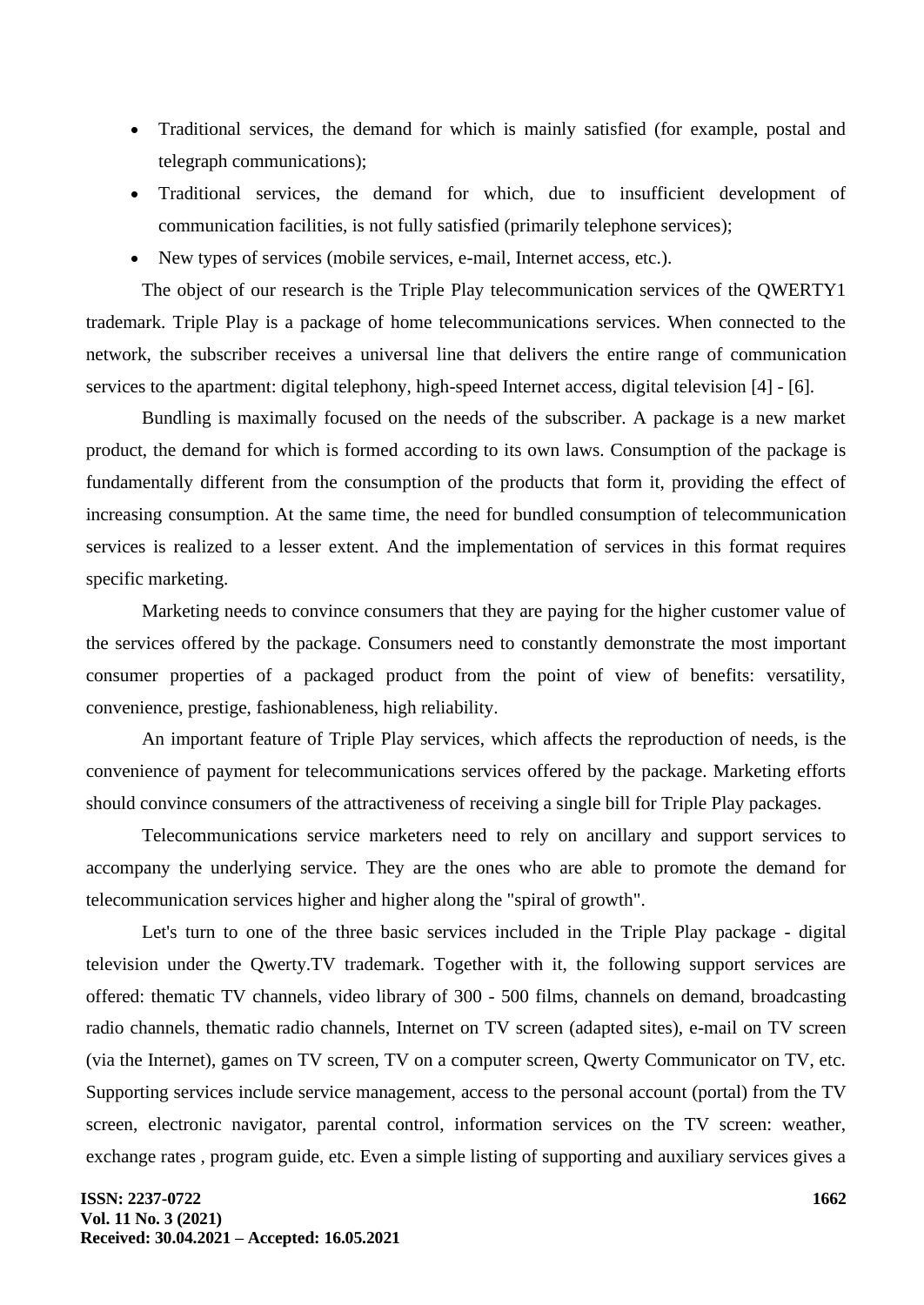definite idea of the possibilities of expanding the boundaries of mass philistine television to individual television, forming, allowing you to combine work and leisure, to form your own schedule of television viewing. In other words, in this case, we can talk about the transition of needs to a different level of quality, which requires a different marketing.

As noted above, one of the characteristics of marketing is manifested in the differences in the choice of target markets. In this regard, the results of the undertaken segmentation of the telecommunications services market (in our case, in-depth segmentation) in the Moscow region are of interest.

The choice of the region itself is not accidental. As you know, the pace and directions of development of markets for goods and services endowed with signs of market novelty in the country are determined by two cities: Moscow and St. Petersburg. It is they, as well as 14 other megacities of the country, including 10 million-plus cities, who set the tone in fashion, art, and lifestyle. It can be assumed that the development of the Triple Play services market is likely to move in the direction of these cities, starting from the tendencies of the capital market.

At the beginning of the market segmentation based on the level of consumption of additional telecommunication services and attitudes towards them, Moscow households were divided into four groups.

The segment with the conditional name "Conservatives" includes 1520 thousand households, or 40% of the total. These are families of the older generation with low incomes and low technical literacy.

In second place in terms of number is the segment "Users" (1216 thousand households, or 32%), whose representatives have one or two personal computers at home. They are distinguished by a high interest in Internet access and either a complete lack of interest in TV, or they are content with terrestrial TV.

The "Spectators" segment (800 thousand households, or 21%) is represented by families with children, average income, middle-aged parents. They are interested in expanding the number of TV channels. Their main TV interests are: sports, children's channels, including cartoons and Discovery, quality feature films. "Viewers" actively use cell phones, but not mobile content.

The "Advanced" segment is identified as the smallest: 190 thousand households, or 5%. Its representatives already consume the whole range of telecommunication services.

Of these four groups, on the basis of deep segmentation, an attempt was made to allocate segments for the promotion of Triple Play services. It was at this stage that the peculiarity of the choice of the target market manifested itself: an expert assessment was required to substantiate the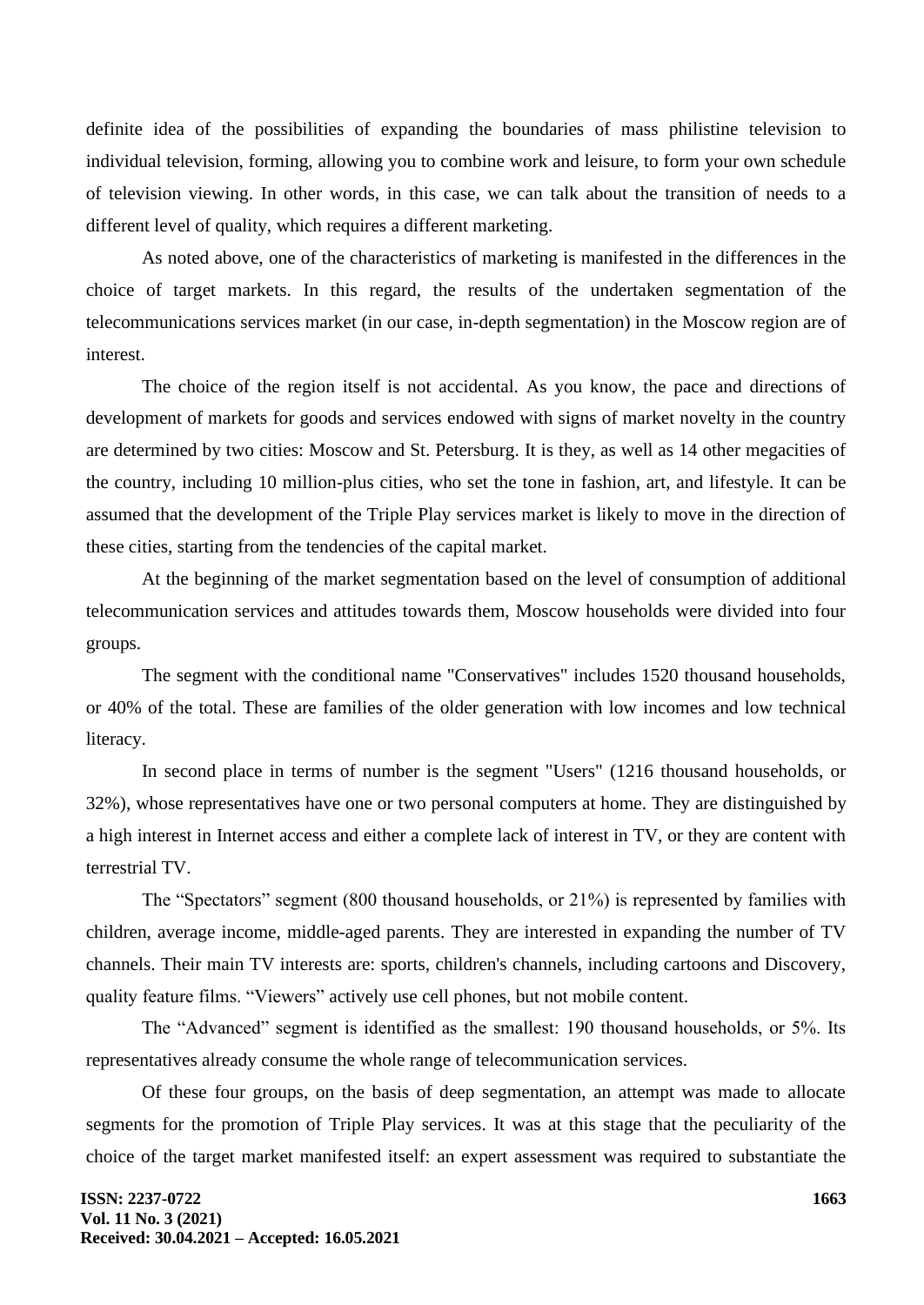features of segmentation, since traditional features, with the exception of some, could not solve this problem. Here it would be more correct to speak not so much about "other features" of segmentation, but about "other aspects" of features.

The experts substantiated the following as such signs:

- Sufficient income to purchase packages of telecommunications services;
- Stable place of residence (own living space or long-term lease);
- Conscious needs for at least one of the services broadband Internet or Pay TV (which makes it possible to develop the need up to Triple Play);
- Relative technical literacy.

In-depth segmentation resulted in the identification of five market segments of consumers, three of which there are reasons to consider as target.

The "Progressive families" segment includes 570 thousand households (or 15%), which are the most well-off. In families of this segment, parents aged 30-48, with higher education, work as top managers. Children aged 3 to 12. Own living space. Homes often already have broadband Internet and Pay TV (both bundled offerings and combinations of Internet and TV providers). TV interests: channels in foreign languages and Discovery. Parents make decisions about purchasing services. The same segment should include families with an average income, where parents aged 35-50, teenage children, active users of the PC and the Internet, they are also the initiators of the purchase.

The "Sports and TV Series" segment is represented by 836 thousand households (22%) with an average income and their own living space. Parents 35 - 45 years old, blue and blue collars, school children. A traditional family where a man makes decisions, especially regarding technology and technology. The initiators of the purchase of Pay TV in such families are the husband and son, whose interests are, first of all, sports, feature films and music channels.

The segment "DINKs" (Dual Income, No Kids - childless families with both working spouses) is about 304 thousand households (8%), represented by young professionals, single or living in pairs, still without children, 23 - 35 years old, both work, average and high income, their own living space or rented. They are busy with career development, prefer active rest, often there is no time left on TV, preference is given not to entertainment, but to information needs. Based on the study, the main areas for marketing efforts were identified:

- 1. Build positive recognition of QWERTY as a home telecommunications service provider.
- 2. Build QWERTY's reputation as a leader in the service.
- 3. Constant updating of the product line, offering of interactive services.
- 4. Stimulating the development of loyalty among the most profitable segment of users.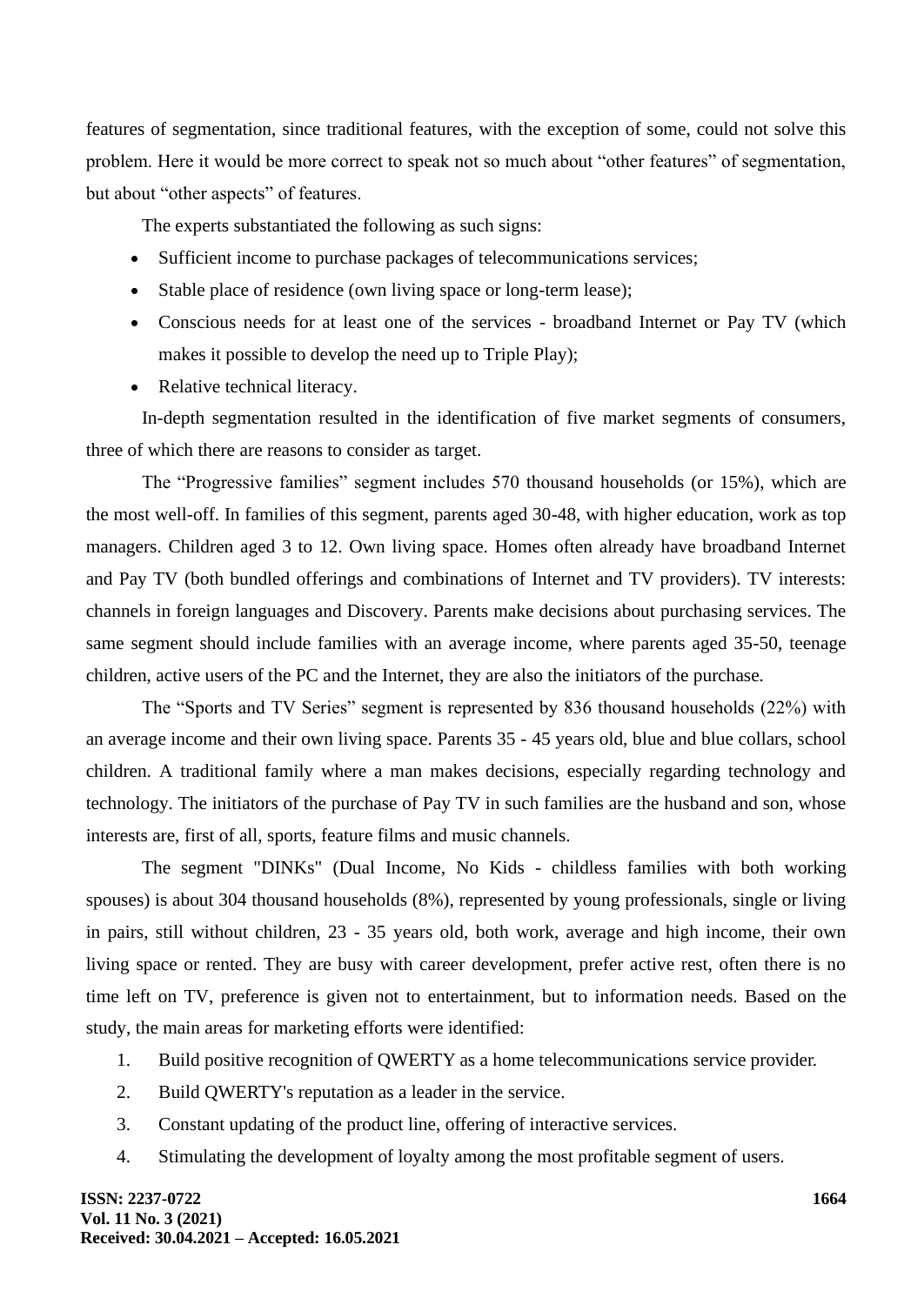In general, the results of market segmentation, the surveys undertaken during its implementation, suggest that the structure of media consumption is changing towards the "visualization" of content, interactivity, simplicity and efficiency of transmission and reception of information. Through the prism of these preferences, which correspond to Triple Play services, it is necessary to develop and implement marketing strategies and tactics for telecommunications companies.

### **5. Conclusions and Recommendations**

In building the strategic planning of a cellular operator, the following main stages can be distinguished:

- 1. Determining the goals of the company. When defining the company's goals, the following main factors must be taken into account: specificity and measurability, a clear orientation in time (timing of goals implementation), targeting and controllability of goals, achievability of goals. For cellular companies, the main strategic goals may be: maintaining or increasing the market share in terms of the subscriber base and / or revenues, increasing revenues from DATA services (from the English Data), normalizing the balance of subscriber churn, retaining the leadership share in connections, etc.
- 2. Analysis of the environment. The purpose of this stage is to analyze the external and internal environment of the telecom operator: the possible impact on the company's activities of changed economic, political and legal processes, the activity and loyalty of consumers, the activities of suppliers and competitors, changes in the labor market, etc. Before conducting a SWOT analysis, the telecom operator assesses the overall market position - market share by subscriber base and revenues, sales and revenues dynamics, customer and partner perception.
- 3. Forecast of the development of the organization on the basis of marketing research and assessment of its competitiveness.
- 4. Choosing a strategy and developing a long-term plan that sets development goals and targets for the company. The strategy is chosen based on the competitive position of the company and its development prospects.
- 5. Implementation of the strategy carried out through the development of programs, budgets and procedures, which can be considered as medium-term and short-term plans. For the successful implementation of the strategy, it is necessary to fully communicate the goals of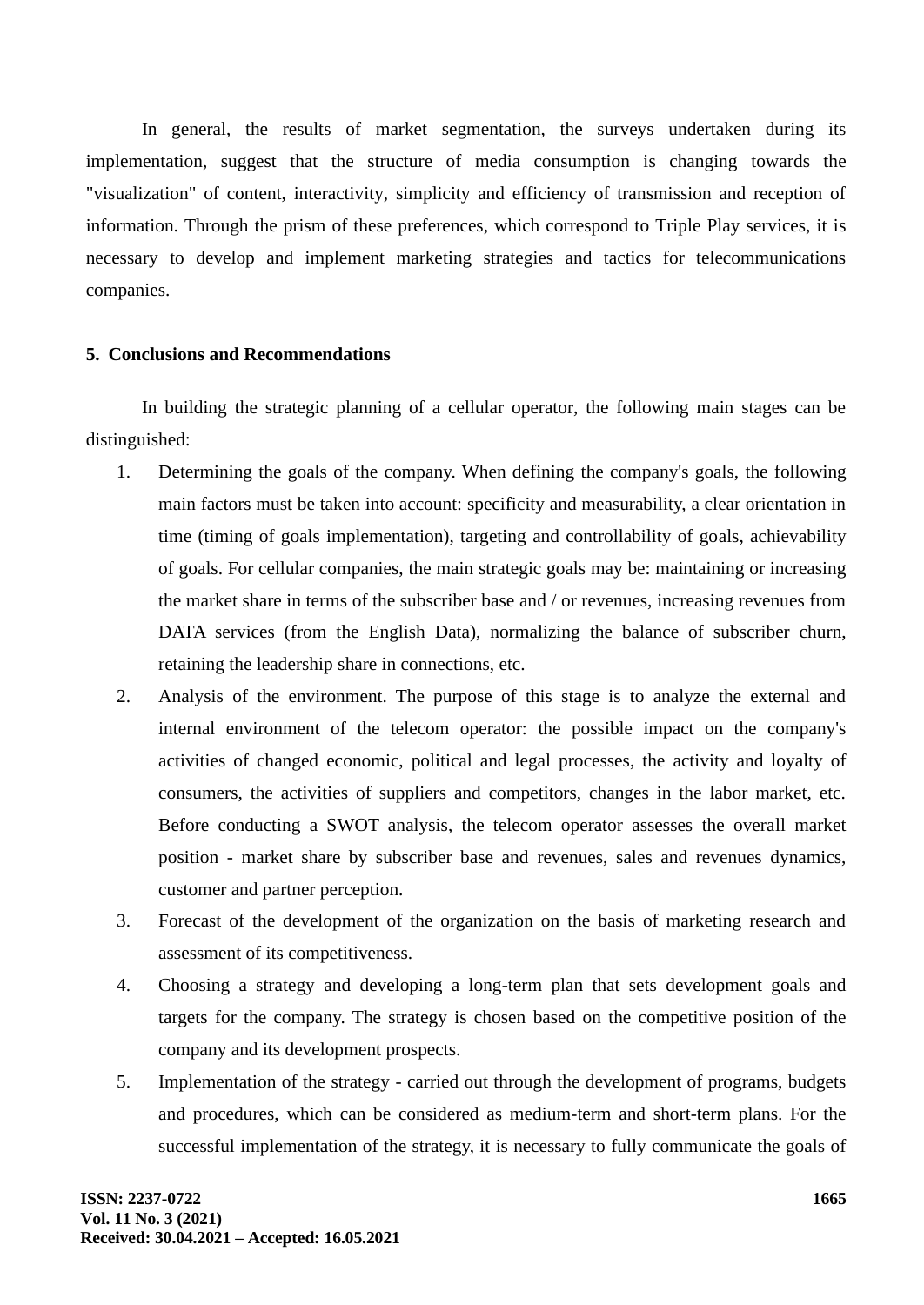the company to the employees and involve them in the process of its implementation; ensure the flow of the necessary resources; clearly divide the functionality of implementing the strategy by divisions of the company.

6. Assessment and control of the strategy implementation. The assessment of the strategy is based on the goals set, which, as noted above, must be measurable and digitized. Evaluation can be carried out quantitatively (profitability, growth in sales, growth in the value of the company's shares, changes in the number of customers, etc.) and qualitatively (ease or complexity of implementation, feedback from staff, impact on the company's image, etc.).

Let us dwell in more detail on the main types of strategies and their application in the telecommunications sector:

- 1. Cost minimization consists in determining the optimal volume of production, promotion and sales. In cellular companies, it can be used in the format of staff reduction by combining functionalities in one specialist (for example, marketing and PR in regional divisions of companies), centralization of functions (for example, single contact centers, a single monitoring center for base stations), reduction of the rent for trunk channels communications or sites for placing base stations (for example, placing base stations on the buildings of corporate clients on mutually beneficial terms, offering in return, for example, individual tariff offers) and similar events.
- 2. Differentiation based on the production of an extensive range of products of the same functional purpose and allows the organization to serve a large number of customers with different needs. For telecommunications companies, it can be expressed in the form of creating lines of tariff plans and services for various customer needs. For example, tariffs for long-distance customers, tariffs with cheap intra-network calls, tariffs with included Internet traffic packages, etc.
- 3. Focusing involves serving a relatively narrow segment of consumers who have special needs. For example, the operator can define the target segment "low-income customers" (retirees, students and similar social groups of people).
- 4. Innovation provides for the creation of competitive advantages through the introduction of fundamentally new products or technologies. This type of strategy is often used by the Big Three operators (MTS, Beeline and MegaFon), offering their customers innovative hightech services, for example, navigation services, telematic solutions, multichannel call services, tracking services for personnel and transport, management of access to corporate resources of the company and other services.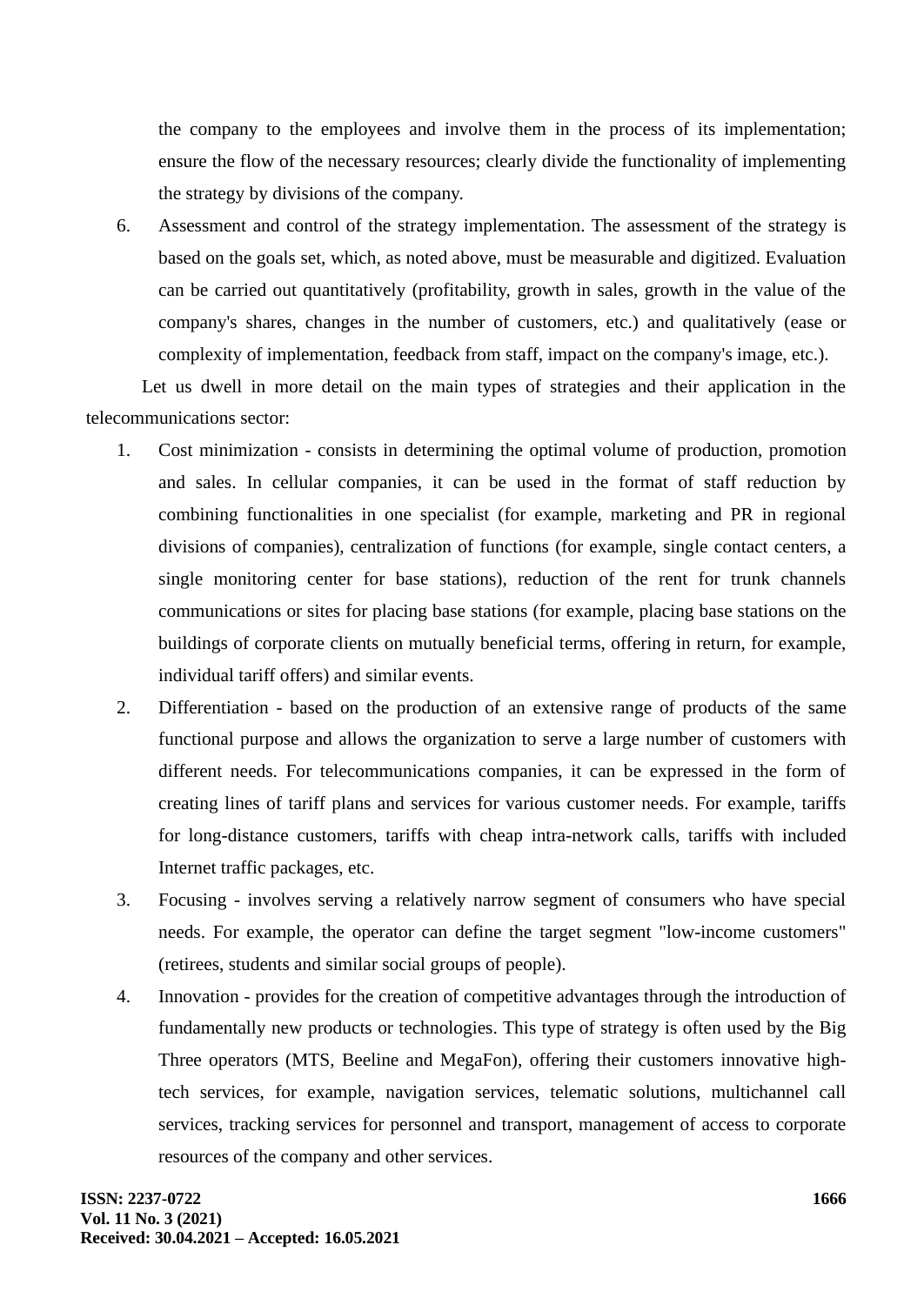5. Rapid response - this strategy is based on achieving success through quick response to changes in the external environment. It is more often used by small telecommunications companies that need to quickly respond to changes in the promotion or in the pricing policy of the leading companies in the market.

The listed strategies are global, in addition to them, the so-called corporate strategies are also distinguished, which include:

- 1. Associated diversification strategy This strategy assumes significant strategic alignments between business areas. In the field of telecommunications, it is used in the form of bringing related services to the market, for example, for mobile operators, these can be fixed-line services.
- 2. Unrelated diversification strategy assumes that the business areas within the business area have weak strategic alignments. For telecommunications companies, this can be expressed in the integration of banking services into the mobile business, the sale of air tickets and similar services that are not directly related to the main activities of the company.
- 3. The strategy of capital pumping and liquidation aimed at maximizing profits in the short term due to leaving the market.
- 4. Strategy for changing the course and restructuring used when changing the structure of the company or its activities as a whole.
- 5. International diversification strategy used when entering international markets.

In accordance with the goals and objectives of the marketing management of a cellular company, a system of evaluation criteria and performance indicators are formed:

- 1. The company's revenue, considered as a whole and in terms of services, for example, revenue from data transmission, revenue from voice communication services and other types of revenue.
- 2. Total business margin [OIBDA margin, equal to the ratio of OIBDA (Operating Income Before Depreciation and Amortization - operating income before depreciation of fixed assets and intangible assets) to sales proceeds].
- 3. Market shares by types of income and by subscribers.
- 4. The total number of active subscribers.
- 5. Subscriber churn [CHURN (from the English Churn Rate subscriber turnover rate), in the reporting of cellular operators is also referred to as NTIS, calculated as the difference between the net outflow in the reporting period and the return of subscribers to the operator's network after a period of non-use of the SIM card].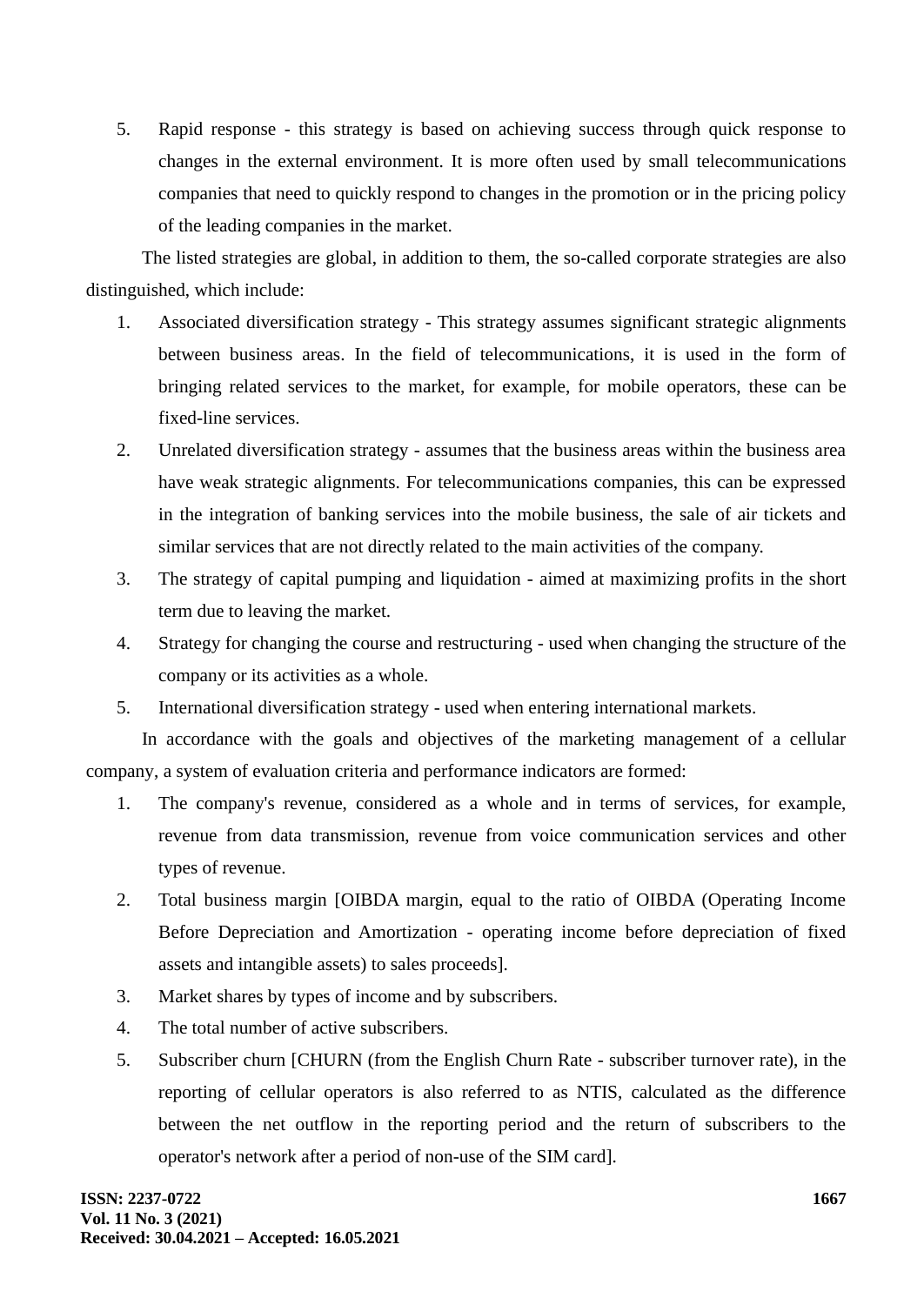- 6. The number of connections of new subscribers.
- 7. Voice traffic and data traffic.
- 8. Indicators of subscriber consumption of services: the amount of income per subscriber (ARPU - from the English Average Revenue Per User, the average revenue per user), the average price of a minute and megabyte (APPM - from the English Average Price Per Minute and APPMb - from the English Average Price Per Megabyte), average voice traffic in minutes and average Internet traffic consumption per month per one active subscriber (MOU - Minutes of User and MbOU - Megabyte of User).

These indicators are considered in three aspects: in the reporting period, comparing with the planned indicators for the period, in comparison with similar periods of previous years and in comparison with similar indicators of competitors.

With the help of marketing management in the field of telecommunications, the following tasks are solved:

- 1. What markets, with what strategy and at what time it is advisable for the company to enter (level of competition and opportunities for the development of the company).
- 2. What tariffs and services to bring to a certain market [price and content of product lines the number of minutes included in the package tariff plans; volumes of package offers for data transmission; availability of VAS-services (from English Value Added Services additional services) and others].
- 3. With what costs the company can work in order to ensure efficient economic activity (calculation of the optimal volume of the company's resources - the number of personnel, the presence of its own retail network, payment for the rented space).
- 4. To whom and how the company will sell certain services (target segments, advertising, distribution channels, etc.).

The solution of these issues allows the telecom operator to determine the main position and opportunities in a particular market and to carry out effective long-term planning of its activities. Strategic planning based on these principles allows you to form the main goals of the company and develop ways to achieve them.

# **Acknowledgements**

We are hereby to Dr. Mustafakulov Sherzod for his advice in preparing this research.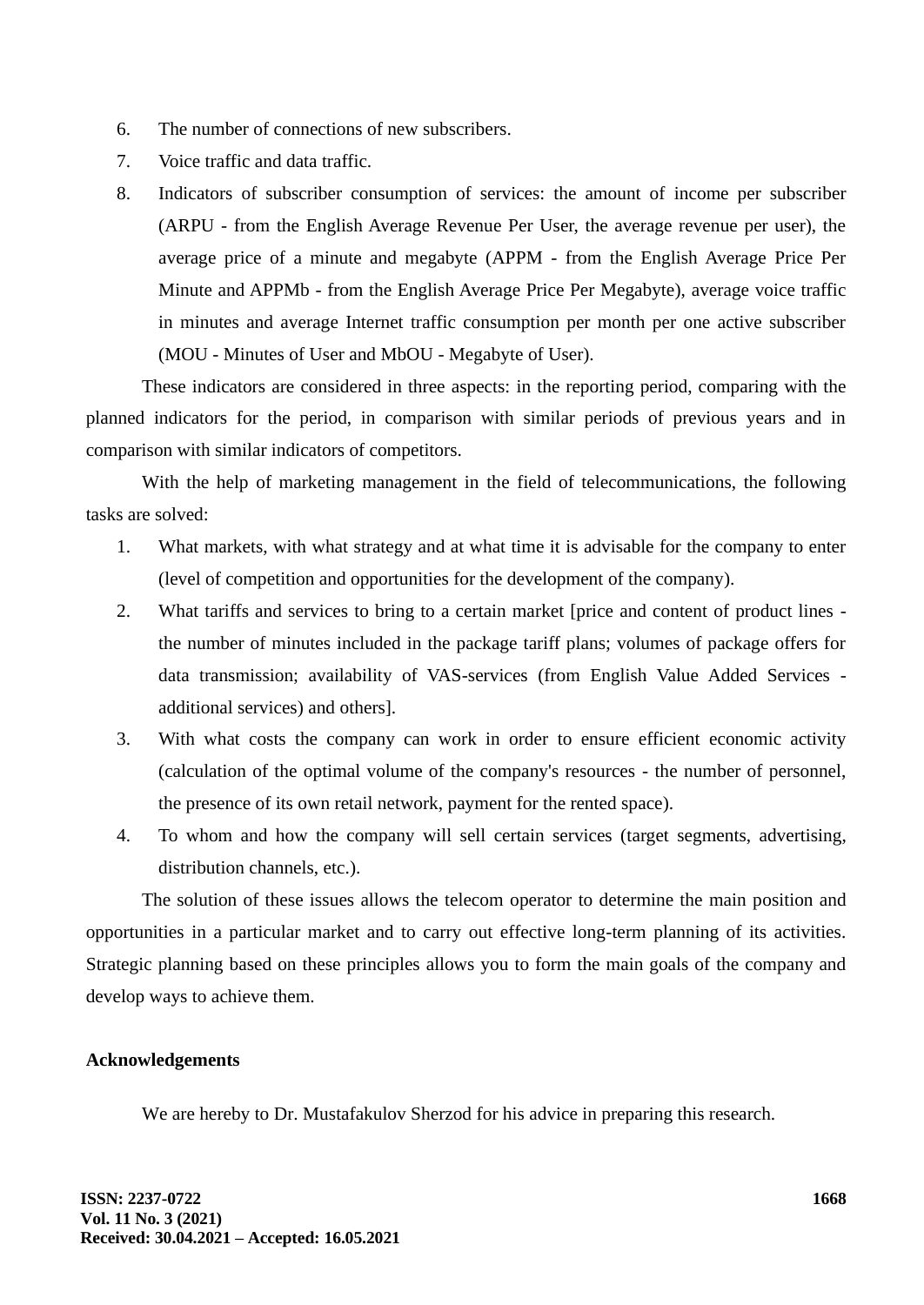### **References**

Measuring the Information Society Report Volume 1. 2018. ITU Publications. Statistical reports. *International Telecommunication Union.* Place des Nations. CH-1211 Geneva Switzerland.

Braun, E. (2017). *Content Marketing vs. Social Media Marketing: What's The Difference?* www.marketingsolved.com: https://www.marketingsolved.com/content-marketing-vs-social-mediamarketing-whats-the-difference;

Brinker, S. (2015). *The 5 digital dynamics that are transforming marketing.* November 28, 2017, from Marketing Technologist Blog: http://chiefmartec.com/2015/09/5-digital-dynamicstransforming-marketing/;

Dinis, A. (2006) Marketing and Innovation: Useful Tools for Competitiveness in Rural and Peripheral Areas. *European Planning Studies* (14).

Hsu, Y. (2011). Design innovation and marketing strategy in successful product competition. Journal of Business & Industrial Marketing, 4.

Lapidus L.V. (2016), Crowdsourcing and crowdfunding: marketing promotion of projects, products and services. Financial University Bulletin;

Pulizi, J. (2016). *Roundtable: Content Marketing.* www.asne.org

Weber, R. (2010). Digital Trade in WTO Law - Taking Stock and Looking Ahead. *Asian Journal of WTO and International Health Law and Policy* (5);

Williams, J., & Chinn, S.J. (2010). Meeting relationship-marketing goals through social media: A conceptual model for sport marketers. *International Journal of Sport Communication.*

Ogoleva L.N. (2004). Innovation management. –M: INFRA-M (INFRA-M); E.P. Golubkov, Marketing research, theory, methodology and practice. Textbook.-3-ed., Revised. idop. -M: Fin-press publishing house, 2003.-496;

Kvint, V. (2016). Strategy for the Global market: Theory and Practice Applications. New York: Routledge: Taylor & Francis Group.

Fattakhov A.A. Wholesale marketing strategy and ways to improve its effectiveness. Monograph. -T.: "Fan", 2005. 179;

Ergashkhodjaeva Sh., Kosimova M. S., Yusupov M. Marketing. - T.: TDIU, 2018 - 232.

Siraphatthada Y., Thitivesa D., Rattanabunsakul P. Effect on product innovation and marketing in herbal city community. *Research in World Economy,* Volume 11, 2020

G.M. Silva, C. Styles, L.F. Lages (2017) Breakthrough innovation in international business: the impact of tech-innovation and market-innovation on performance. *Int. Bus. Rev., 26* (2) (2017), 391-404. http://10.1016/j.ibusrev.2016.10.001

S. Presser, M.P. Couper, J.T. Lessler, E. Martin, J. Martin, J.M. Rothgeb, E. Singer. (2004) Methods for testing and evaluating survey questions. *Public Opin. Q, 68* (1), 109-130, http://10.1093/poq/nfh008

Heather Skinner (2005) Wish you were here? Some problems associated with integrating marketing communications when promoting place brands. *Place Branding, 1*(3), (2005), 299-315, http://10.1057/palgrave.pb.5990030